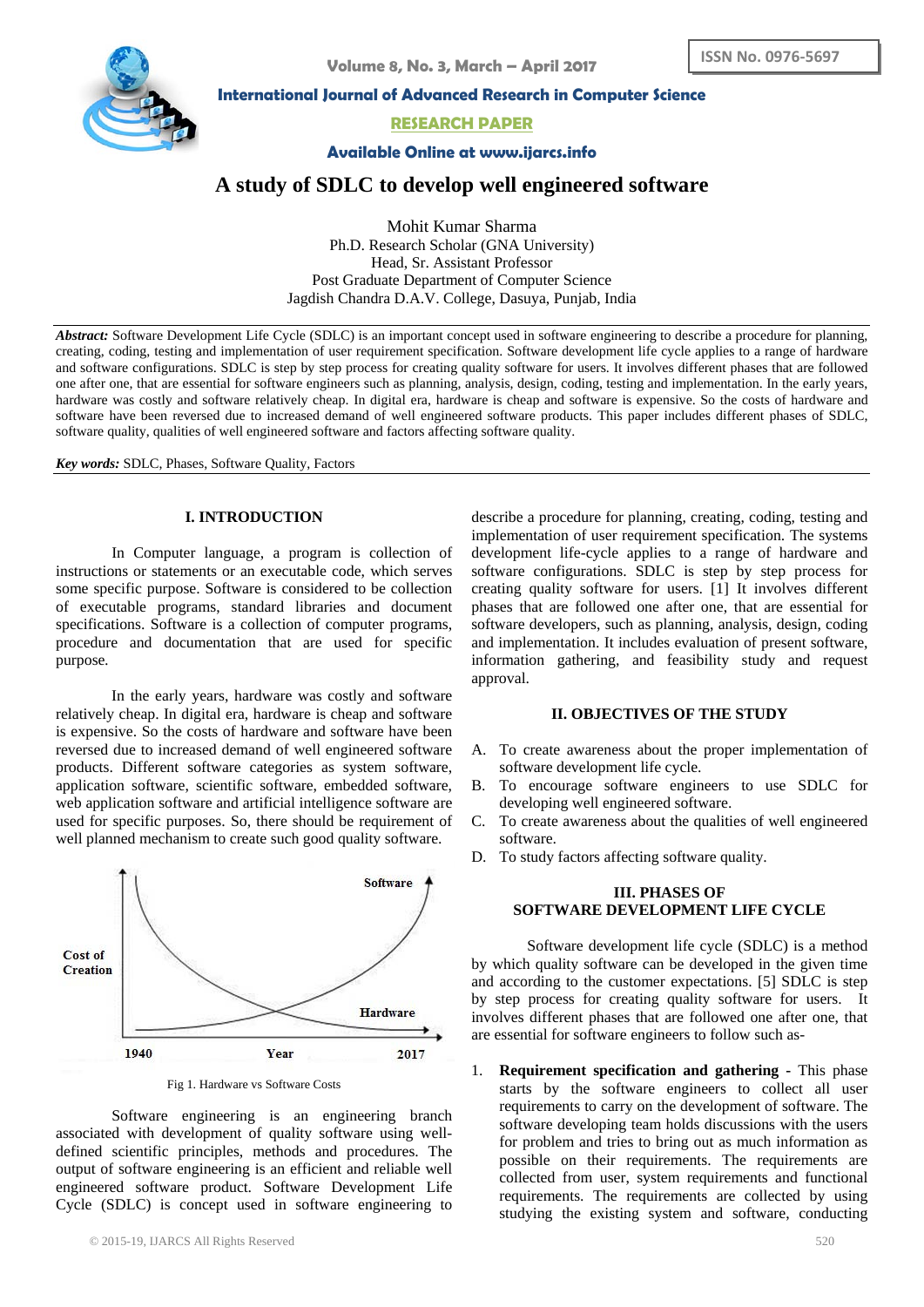interviews of users, referring to the database or collecting answers by the questionnaires. This phase should be done very carefully, that means software quality depends on all correct information collected from user.

2. **Feasibility Study –** This is important phase after requirement specification and gathering, the software engineer team comes up with a next plan of software process to analyze if software can be designed to fulfill all requirements of the user, and if there is any possibility of software being no more useful. It is also analyzed if the software is financially, practically and technically feasible for the organization to take up. It should be financial feasible that means within budget. It should be practically and technically feasible, that means easily operated by users in future. There are many algorithms and procedures available, which help the software engineers to conclude the feasibility study.



Fig 2. Phases of Software Development Life Cycle

- 3. **Software Analysis -** At this next phase, the software engineer team should analyze the software user requirements and remove anomalies, errors or not required information from the specifications, plan and try to bring up the best software model suitable for the project. Software analysis includes understanding of software product limitations, system related problems or changes to be done in existing systems. The software engineer team analyzes the scope of the software and plans the schedule and resources accordingly.
- 4. **Software Design**  At next phase is to bring down whole knowledge of requirements and analysis for design the software. Various designs like functional design and object oriented design are available for designing software product. Various tools like data flow diagram and Entity relationship diagram, data dictionaries can be used for designing. The inputs from users and information gathered in requirement gathering phase are the inputs of this step.
- 5. **Software Development or Coding -** This phase is also known as programming or coding phase. The practical development of software design starts in terms of writing program code in the suitable programming language and developing error free executable programs efficiently.

Software may need to be integrated with the libraries, databases, and other program. The software developer team should be expert in programming skills required to develop a good software product.

- 6. **Software Testing -** Software testing is done after creating software to remove errors or mistakes, bugs to make it error free good quality software product. While coding by the developers and testing is conducted by testing experts at various levels of code such as module testing, program testing, product testing, object oriented testing, and testing the product at static and dynamic levels. Testing time consumes more time as compare to other phases of SDLC.
- 7. **Software Implementation -** This phase includes installing the software on user computer. At times, software needs post-installation configurations at user end. It includes all hardware and software requirements to run the developed and tested software. Software is tested for portability and adaptability is solved during implementation. It also includes training of software to the user for efficient working.
- 8. **Software Maintenance -** This phase is very important phase for maintenance of software products that means after implementation of software, software may be failing or any error can occurs or to add new features to currently software. The aim of software maintenance to remove errors or bugs, to change platforms requirements and add new features to existing software. There are corrective, perfective and adaptive maintenance for correcting, adding and change platform to existing software to make more reliable.

#### **IV. SOFTWARE QUALITY**

Software quality is a procedure that evaluates, assesses, and improves the performance of software. Software quality is defined as the degree to which software meets requirements for reliability, maintainability, portability as contrasted with functional, performance, and interface requirements that are satisfied as a result of software engineering.

Software quality involves user requirements and performance requirements, documentation and all well engineered qualities required for all professionally developed software.

Software quality assurance is defined as a planned and systematic approach to the evaluation of the quality, software product standards, processes and procedures. [2] The goal of quality assurance is to provide management with the data necessary to be informed about product quality. Quality of conformance is an issue focused primarily on implementation. If the implementation follows the design and the resulting system meets its requirements and performance goals, conformance quality is high quality. Software quality assurance plays an important role in software development life cycle. [4]

Quality assurance process starts with planning & conducting inspection and reviews. It is an ongoing process within the software development life cycle that routinely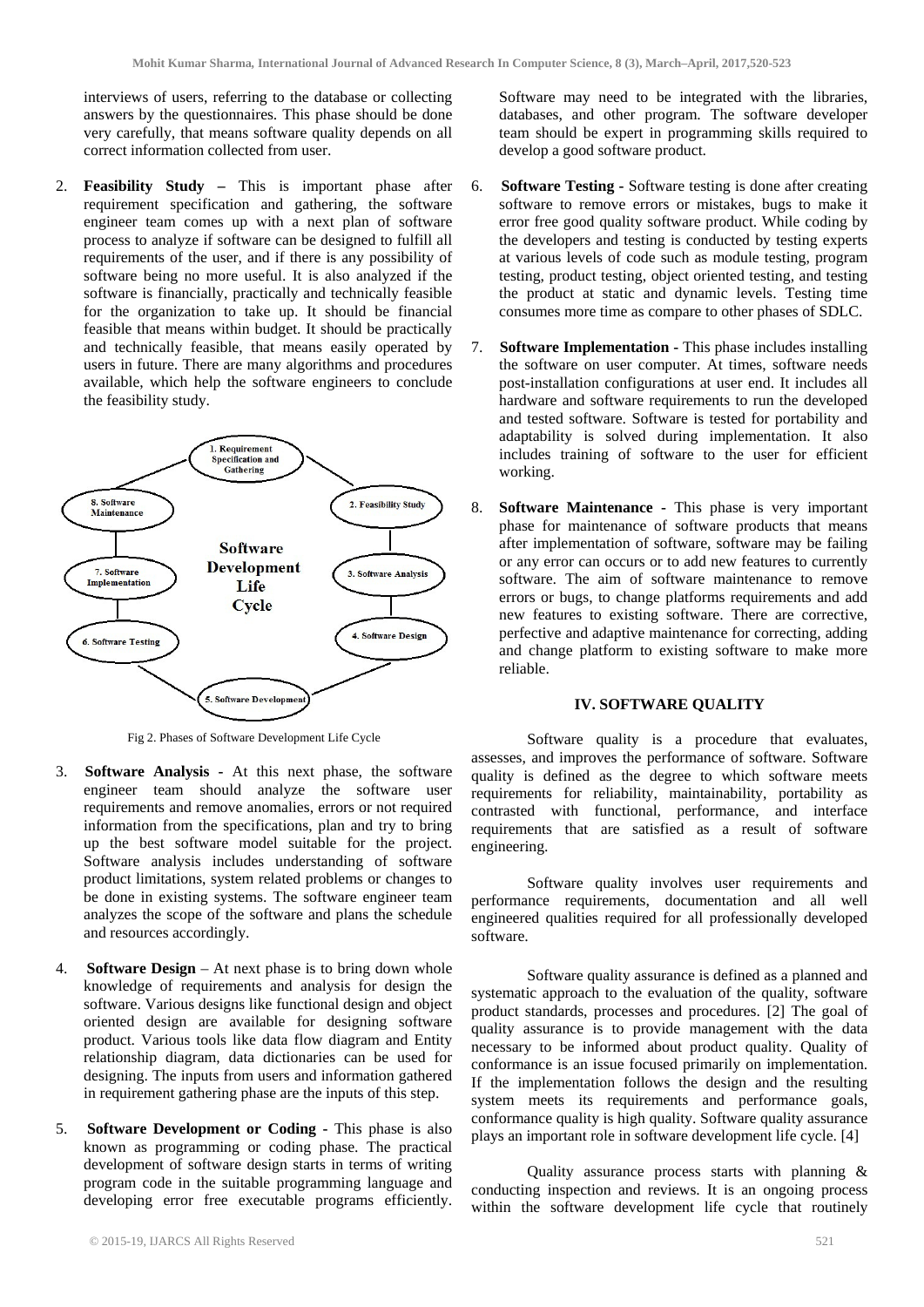checks the developed software to ensure it meets desired quality measures. [3]

# **V. QUALITIES OF WELL ENGINEERED SOFTWARE**

Software development life cycle phases ensures these qualities if followed step by step to get well engineered software product as-

- 1. **Efficiency –** Software should be well developed and ensures efficiency. Computer recourses should be utilized in such a way that software should not make wasteful use of computer system resources such as memory and processor cycles. Efficiency includes responsiveness, processing time, and memory utilization properly.
- 2. **Maintainability**  Software should be coded in such a way so that it can evolve to meet the changing needs of users. The aim of maintenance to remove errors or bugs, to change platforms requirements and add new features to existing software.
- 3. **Functionality**  Software should be function able properly as per user need. It is the process and procedures used to establish the suitability of a system that is, the ability of a system to meet the needs of a user.
- Accuracy It is correctness and function should be according to user or customer requirements. There should be error free software.
- 5. **Security -** Software security consists of the provisions and [policie](http://en.wikipedia.org/wiki/Policies)*s* adopted by a [network administrator](http://en.wikipedia.org/wiki/Network_administrator) to prevent and monitor [unauthorized](http://en.wikipedia.org/wiki/Unauthorized) access, misuse, modification, or denial of a [computer network](http://en.wikipedia.org/wiki/Computer_network) and network-accessible resources.
- 6. **Acceptability -** Software must be acceptable to the users for which it is designed as per user requirements. It must be understandable, usable, and compatible with other systems. Software should be developed on time for user and must be within budget.
- 7. **Reliability**  Software should be reliable that means it ensures error free software and run on compatible user systems. After testing of software, it makes software more reliable.



Fig 3. Qualities of Well-engineered software

8. **Usability** – Software must be easy to learn and operate by the user. It should be developed in such a way that makes user friendly. Its learn ability to the user easy to operate and handle.

9. **Portability** – It is important quality required for software. Software must be the ability to be transferred from one environment to another. It should be easily installed on any other machine easily.

#### **VI. FACTORS AFFECTING SOFTWARE QUALITY**

The quality requirements encompass all levels of software production. The following are the factors affecting software quality as-

- 1. **Correctness** Correctness is the extent to which a program satisfies its specifications. If software does not work correctly as required then it is wasteful.
- 2. **Reliability**  Reliability is the property that defines how well the software meets its requirements. If software is not error free then it is not reliable.



Fig 4. Process of well-engineered software

- 3. **Usability**  Usability or the effort required locating and fixing errors in operating programs. If software is not user friendly then it is hard for user to use.
- 4. **Extensibility -** Extensibility is the ability of the software to be extended beyond the functionality of the original product. If software coding is not extendable by adding new features then it has no worth.
- 5. **Reusability** Reusability is the extent to which parts of the software can be reused in other related applications. If software is not reusable then it is limited product.
- 6. **Testability** Testability is the effort required to test to ensure that the system or a module performs its intended function. If testing is not done properly then it makes software errors.